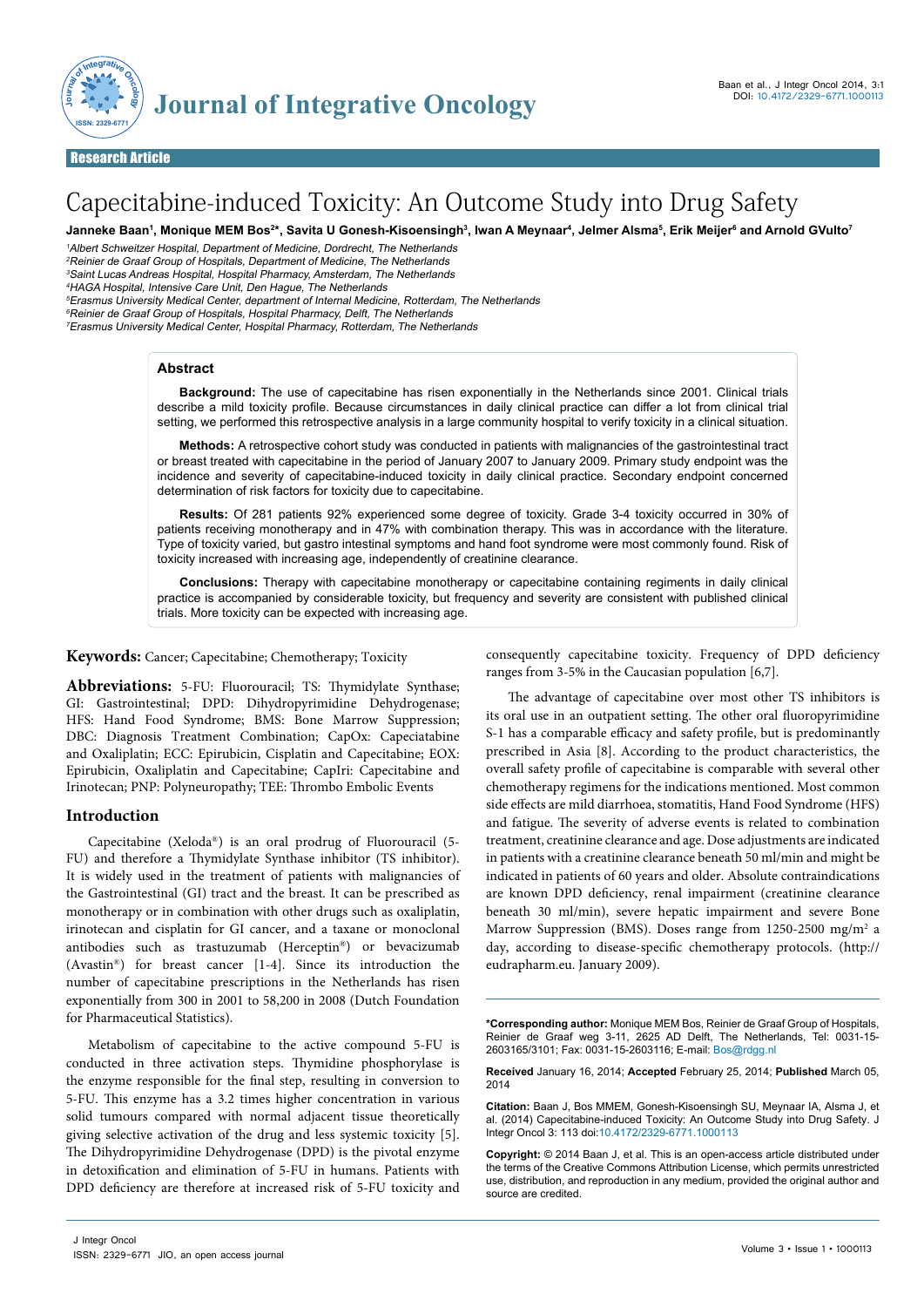While clinical trials describe a mild toxicity profile, study populations differ from those encountered in daily clinical practice. This study was designed to measure toxicity in a clinical cancer population in a large community hospital the Netherlands to determine if results were comparable with those from registration studies or if toxicity was higher than suggested by the literature whereas the general opinion is that oral cytostatic therapy has a relatively mild toxicity-profile. As a result the main goal of this study was to evaluate toxicity of capecitabine containing chemotherapeutic regimens, including the consequences of hospital admission, independent of efficacy or other clinical outcome.

# **Methods**

# **Study design**

We conducted a retrospective cohort study. The regional medical ethics committee of South West Netherlands was informed. Approval from patients or relatives was not necessary because data gathering was anonymous. A note was made in each medical chart that information was used for medical research.

# **Setting and patients**

The study was conducted in the oncology department of a community teaching hospital in the Netherlands covering a population of 350,000 inhabitants. Each patient was evaluated by a medical oncologist in the outpatient clinic before commencing capecitabinebased treatment. Indication for treatment and known adverse events were discussed with the patient and relatives. In a second separate visit the patient was extensively informed by a nursing specialist. A written patient protocol was provided including telephone numbers of the nursing staff and oncology unit, which can be contacted at all times. All patients aged 18 years and up with malignancies of the GI tract or breast, treated with capecitabine in mono- or combination therapy in the period of January 2007 to January 2009 were included. Toxicity assessments were performed on the day before the next course of chemotherapy by a clinical oncologist or an oncology nurse specialist. According to the local protocols toxicity was scored according to the CTC-toxicity criteria, focusing especially on general complaints as fatigue and loss of appetite, combined with special symptoms as diarrhoea, nausea and vomiting, neuropathies and Hand & Foot syndrome

The diagnosis was recorded for all patients in the diagnosis treatment combination system (www.cz.nl) in the Netherlands and this was used to identify all patients treated for colon cancer, oesophageal cancer, stomach cancer and breast cancer. The patients treated with capecitabine were retrieved using the electronic personal health record. In patients with metastatic breast cancer capecitabine was subscribed as monotherapy or sometimes in combination with docetaxel as a palliative treatment. Upper GI tract tumours were either treated with Epirubicin, Cisplatin and Capecitabine (ECC) or Epirubicin, Oxaliplatin and Capecitabine (EOX). Capecitabine was combined with Oxaliplatin (CapOx) or Irinotecan (CapIri) for colorectal cancer. Dose reduction to 75% of the original capecitabine dose at the start of chemotherapy was given to those with a creatinine clearance between 30-50 ml/min. Other factors that sometimes led to dose reductions were age and previous toxicity judged by the prescribing oncologist.

Patient data was collected using electronic and paper medical charts. Possible capecitabine-related toxicity and other characteristics were extracted. We assessed the degree of toxicity according to the National Cancer Institute Common Terminology Criteria for Adverse Events (CTC-AE) version 4.0. Baseline characteristics, serum

creatinine, comorbidity, use of other medicine(s), type of cancer, stage of cancer, setting of treatment, type and daily dose of chemotherapy. Information on dose adjustments and hospital admissions was also registered. Creatinine clearance was calculated for all patients using the Cockcroft and Gault formula. Body mass index and body surface area were calculated using bodyweight and height measured at start. All data were entered anonymously in the database.

# **Outcomes and literature review**

Primary endpoint was the incidence and severity of observed capecitabine-induced toxicity in daily practice. Toxicity frequencies were described separately for mono- and combination therapy. Secondary endpoint was the determination of risk factors for toxicity, using gender, age, and creatinine clearance, dose adjustment at start and type of chemotherapy. For comparison of the outcomes of this study with the frequency of toxicity in pivotal trials, a literature review was conducted using the PubMed database. A separate search was performed for each chemotherapeutic regimen. Articles were selected using the following criteria: similar dose intensities as used in our hospital, comparable indications of chemotherapeutic agent, group size and extensive information on the safety profile must be available [9- 17]. Search for: capecitabine AND toxicity AND colorectal cancer OR breast cancer AND limits; clinical trial phase II, III or IV and English.

# **Statistical analysis**

All analyses were performed with SPSS for Windows, version 16, (SPSS, Chicago, II, USA). To compare baseline characteristics the chi square test was used in categorical data and the t-test was used in continuous variables with a normal distribution. A multivariate regression model was used to demonstrate whether any characteristics were present that affect toxicity. Variables used in this model were; gender, age, tumour group, metastases, treatment setting, mono- or combination therapy, dose, creatinine clearance at start and body surface area. A p-value<0.05 was considered significant.

# **Results**

Between January 2007 and January 2009, a total of 570 patients was retrieved carrying a diagnosis of gastro-intestinal or breast cancer. Two hundred eighty one of them had been treated with capecitabine and were included in this analysis. Most patients had a Caucasian phenotype, as to be expected in the outer skirts of the Netherlands. Baseline characteristics are listed in Table 1. Mean age was 64 years (SD 10), 46.9% of the patients were female. Predominant diagnosis was colorectal cancer (59.0%) while 26.7% had cancer of the upper GI tract and 13.9% had breast cancer. The majority of the patients (61.9%) suffered from metastastatic disease undergoing chemotherapy in a palliative setting. Most patients (86.8%) underwent combination therapy of capecitabine with oxaliplatin, epirubicin, cisplatin, irinotecan or a taxane. Monotherapy capecitabine was only subscribed in 13.2%. Two third of the breast cancer patients were treated with single agent capecitabine. ECC was the predominant combination in upper GI tract cancer and CapOx in colorectal cancer patients while only a small group was treated with monotherapy capecitabine or a combination with irinotecan. According to treatment protocols the dose should have been reduced to 75% of the original dose in every patient with a creatinine clearance of 30-50 ml/min (n=19). Protocol was followed in 69% of these patients. In patients with a creatinine clearance over 50 ml/min (n=262) the dose was reduced in 9%, mostly based on clinical condition or co-morbidity of the patient as judged by the treating oncologist.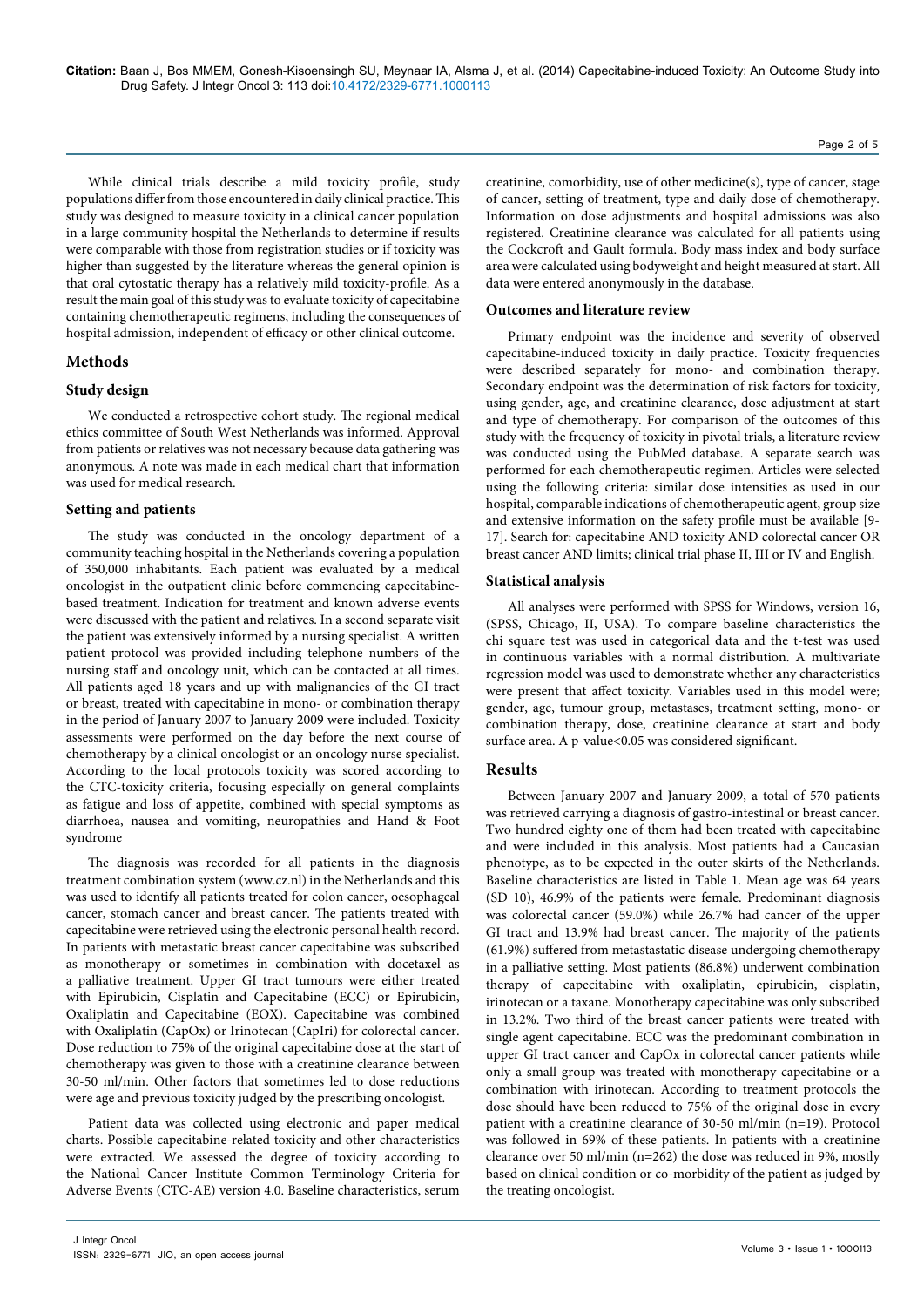|                                                      | All patients n=281 |        |
|------------------------------------------------------|--------------------|--------|
| <b>Patient characteristics</b>                       |                    |        |
| Mean age in years (SD <sup>1</sup> )                 | 64                 | (10)   |
| Female (%)                                           | 132                | (46.9) |
| Mean Body Surface Area (SD)                          | 1.9                | (0.2)  |
| Mean Cockcroft clearance in ml/min (SD)              | 84                 | (25)   |
| Creatinine clearance of 30-50 ml/min (%)             | 19                 | (6.7)  |
| <b>Diagnosis</b>                                     |                    |        |
| Colorectal cancer (%)                                | 166                | (59.0) |
| Upper gastrointestinal tract cancer <sup>2</sup> (%) | 75                 | (26.7) |
| Breast cancer (%)                                    | 39                 | (13.9) |
| Metastases (%)                                       | 174                | (61.9) |
| Non- metastatic cancer (%)                           | 107                | (38.0) |
| <b>Treatment setting</b>                             |                    |        |
| Mean Daily Dose (mg/day) (SD)                        | 1917               | (277)  |
| Neo-adjuvant (%)                                     | 56                 | (19.9) |
| Adjuvant (%)                                         | 85                 | (30.2) |
| Palliative (%)                                       | 140                | (49.8) |
| Monotherapy Capecitabine <sup>3</sup> (%)            | 37                 | (13.2) |
| Colorectal cancer                                    | 9                  | (3.2)  |
| <b>Breast cancer</b>                                 | 28                 | (10.0) |
| Combination therapy (%)                              | 244                | (86.8) |
| Colorectal cancer                                    |                    |        |
| - CapOx <sup>4</sup>                                 | 133                | (47.3) |
| - Caplri <sup>5</sup>                                | 24                 | (8.5)  |
| Upper gastro-intestinal cancer                       |                    |        |
| $-$ ECC $6$                                          | 66                 | (23.5) |
| $-$ EOX $7$                                          | 9                  | (3.2)  |
| <b>Breast cancer</b>                                 |                    |        |
| - Capecitabine/Docetaxel <sup>8</sup>                | 11                 | (3.9)  |

1 SD: standard deviation, 2 Represents oesophageal cancer, gastric cancer and cancer of the gastro-intestinal junction, <sup>3</sup>Capecitabine 2500 mg/m<sup>2</sup> day 1-14 q 21 days, <sup>4</sup>Capecitabine 2000 mg/m<sup>2</sup> day 1-14 in combination with oxaliplatin 135 mg/m<sup>2</sup> day 1 q 21 days, <sup>s</sup>Capecitabine 2000 mg/m<sup>2</sup> day 1-14 in combination with irinotecan 250 mg/m<sup>2</sup> day 1 q 21 days, <sup>6</sup>Epirubicine 50 mg/m<sup>2</sup>, cisplatin 60 mg/m<sup>2</sup> day 1 in combination with Capecitabine 2000 mg/m2 day 1-14 q 21 days, 7 Epirubicine 50 mg/m<sup>2</sup>, oxaliplatin 130 mg/m<sup>2</sup> day 1 in combination with capecitabine 1350 mg/m<sup>2</sup> daily q 21 days, <sup>8</sup>Capecitabine 2000 mg/m<sup>2</sup> day 1-14 and docetaxel 75 mg/m<sup>2</sup> day 1, q 21 days.

**Table 1:** Patient characteristics, diagnosis and treatment at date of start chemotherapy.

Of the 281 patients analysed, 258 patients reported toxicity (91.8%). The all-grade toxicity reported most often was Polyneuropathy (PNP) by 112 patients (39.8%), followed by HFS in 83 patients (29.5%) and nausea/vomiting in 54 patients (19.2%) (Table 2).

#### **Monotherapy**

Ten of the 37 patients (27.0%) had grade 3 toxicity, one showed grade 4 toxicity and one patient died of mucositis (DPD deficiency was confirmed afterwards). The incidence of HFS and GI symptoms was high in all grades. Most of the patients suffering grade 3 toxicity had gastrointestinal toxicity, mainly a combination of diarrhoea, abdominal cramps, vomiting and stomatitis. Other grade 3 toxicity comprised BMS and HFS. No cardiac toxicity or Thromboembolic Events (TEE) was mentioned. Hospital admission due to toxicity was necessary in 7 patients (16.2%), mainly due to mucositis. Reasons to stop chemotherapy were disease progression or toxicity. Only 5 (13.5%) patients completed the planned cycles.

# **Combination therapy**

In the combination therapy group of 244 patients, 3 (1.2%) died

due to toxicity (unfortunately not tested for DPD deficiency) and 110 (45.0%) had grade 3-4 toxicity. When comparing the mono- and combination therapy groups, significantly higher incidences of HFS and PNP were found in the combination therapy group (Table 2), the latter one mainly in relation with oxaliplatin. Grade 3-4 toxicity was frequent and varied. Most prominent was some form of mucositis in 31 patients (12.7%); 4 out of 6 patients tested had a DPD deficiency, but no one of them died. Other grade 3-4 adverse events were HFS (8.3%), PNP (4.9%), BMS (5.3%), TEE (3.1%) and cardiac events (2.6%). Hospital admittance occurred in 23.3% because of mucositis. Reasons to stop chemotherapy were disease progression, toxicity and completing the planned cycles.

Significantly less toxicity was observed in patients receiving monotherapy as compared to the patients receiving combination therapy: out of 37 patients receiving monotherapy 8 (21.6%) experienced no toxicity, whereas out of 244 patients receiving combination therapy 15 (6.1%) experienced no toxicity, (*p*=0.015, Chi2 test (Table 2)). No significant difference in toxicity was present in the separate malignancies. In Table 3 the results of our analysis is compared with the reference literature for the various types of toxicity.

In the regression model used to describe determinants that affect toxicity, significantly more patients experienced a worse grade of toxicity in the combination therapy group (p=0.023). A trend was seen of more and greater toxicity with increasing age (p=0.055) (Table 4).

# **Discussion**

In this single-centre retrospective cohort study we found that toxicity from capecitabine is reported frequently: only 8% experienced no toxicity and almost half of the patients (44%) reported Grade 3-4 toxicity. One third of patients treated with capecitabine, whether or not in combination with other chemotherapeutic agents, discontinued chemotherapy as a result of toxicity. Although impressive, this is comparable with other publications.

When comparing results with the literature (Table 3), the main difference noticed was the frequency of GI symptoms. Mucositis is frequent, but often poorly described in the literature. As previously mentioned, it mainly consists of diarrhoea, abdominal cramps, vomiting and stomatitis. When combining the frequencies of those

|                                                  |     | All patients<br>n=281 (%) | $n=37(%)$ | Monotherapy<br>capecitabine | n=244 (%) | Capecitabine<br>combined with<br>other chemotherapy <sup>1</sup> | p-value <sup>2</sup> |
|--------------------------------------------------|-----|---------------------------|-----------|-----------------------------|-----------|------------------------------------------------------------------|----------------------|
| No toxicity                                      | 23  | (8.2)                     | 8         | (21.6)                      | 15        | (6.1)                                                            | 0.015                |
| Grade 1                                          | 172 | (61.2)                    | 18        | (48.6)                      | 148       | (60.6)                                                           | ns                   |
| Grade 2                                          | 168 | (59.8)                    | 21        | (56.7)                      | 145       | (59.4)                                                           | ns                   |
| Grade 3                                          | 106 | (37.7)                    | 10        | (27.0)                      | 96        | (39.3)                                                           | ns                   |
| Grade 4                                          | 26  | (9.3)                     | 1         | (2.7)                       | 25        | (10.2)                                                           | ns                   |
| Grade 5                                          | 4   | (1.4)                     | 1         | (2.7)                       | 3         | (1.2)                                                            | ns                   |
| No or mild<br>toxicity<br>$(S \text{ Grade } 2)$ | 157 | (55.9)                    | 33        | (89.1)                      | 124       | (50.8)                                                           | 0.03                 |
| Severe toxicity<br>$(≥$ Grade 3)                 | 124 | (44.1)                    | 14        | (37.8)                      | 110       | (45.0)                                                           | 0.03                 |
| Hospital<br>admission due<br>to toxicity         | 64  | (22.8)                    | 7         | (16.2)                      | 57        | (23.3)                                                           | ns                   |

1 Capecitabine in combination with oxaliplatin, irinotecan, epirubicine and cisplatin, epirubicine and oxaliplatin or with docetaxel, <sup>2</sup>Comparing symptoms and toxicity for monotherapy with combination therapy.

**Table 2:** Toxicity grades reported by all patients and separately for those receiving either monotherapy or combination therapy.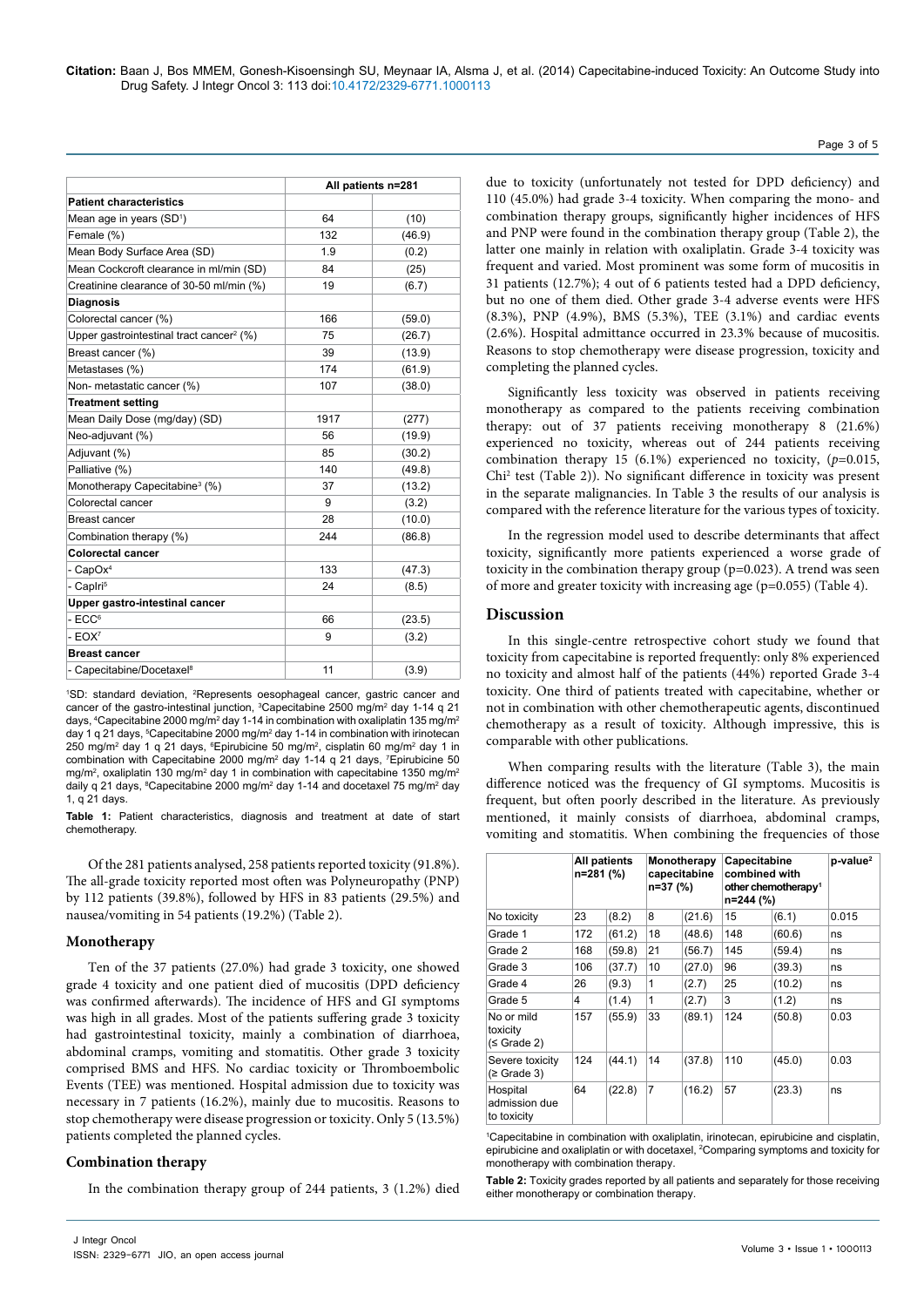|                                              | Monotherapy capecitabine                  |                | <b>Combination therapy</b>                  |                |
|----------------------------------------------|-------------------------------------------|----------------|---------------------------------------------|----------------|
|                                              | Toxicity in this Toxicity in<br>study (%) | literature (%) | Toxicity in this Toxicity in<br>results (%) | literature (%) |
| Nausea/Vomiting                              | 16.2                                      | $3 - 35$       | 19.6                                        | $6.0 - 45.9$   |
| Mucositis<br>(e.g.stomatistis,<br>qastritis) | 27.0                                      | $2 - 22$       | 172                                         | 14.4-71.7      |
| Diarrhea                                     | 24.3                                      | $0 - 30$       | 14.3                                        | $5.1 - 27.0$   |
| Hand and foot<br>syndrome                    | 10.8                                      | 17.1           | 25.0                                        | 36.6-83.7      |
| Polyneuropathy                               | n.d.a.                                    | n.d.a.         | 44.3                                        | 17.0-64.2      |
| Bone marrow<br>suppression                   | 8.1                                       | $0 - 9$        | 15.6                                        | $7.5 - 72.0$   |
| Thrombo embolic<br>event                     | 2.7                                       | n.d.a.         | 8.6                                         | n.d.a.         |
| Cardiac event                                | 0.0                                       | n.d.a.         | 4.9                                         | n.d.a.         |

n.d.a.: no data available. Results are combined for the different types of toxicity, highest and lowest percentage are given extracted from the different publications. (O'Shaughnessy et al. [16], Scheithauer et al. [12], Zeuli et al. [13], Bajetta et al. [18], Batista et al. [15], Ajani [3], Cunningham et al. [14])

**Table 3:** Frequency of different types of toxicity as compared to the reference literature, separately for mono-and combination therapy.

|                                             | p-value | <b>Odds Ratio</b> | 95% confidence<br>interval |
|---------------------------------------------|---------|-------------------|----------------------------|
| Age at start chemotherapy                   | 0.055   | 1.024             | 0.99-1.049                 |
| Monotherapy vs. combination<br>chemotherapy | 0.023   | 0.404             | 0.186-0.880                |
| Female sex vs. male sex                     | 0.2     | 1.4               | $0.9 - 2.3$                |
| Body surface area                           | 0.6     | 1.6               | $0.3 - 7.6$                |
| Creatinine clearance                        | 0.3     | 1.0               | $1.0 - 1.0$                |
| Metastases                                  | 0.4     | 1.2               | $0.7 - 2.0$                |
| Neo-adjuvant chemotherapy                   | 0.1     | 0.5               | $0.2 - 1.1$                |
| Adjuvant chemotherapy                       | 0.5     | 0.8               | $0.3 - 1.7$                |
| Dose adjustment                             | 0.9     | 1.0               | $1.0 - 1.0$                |
| Colorectal cancer                           | 0.9     | 1.0               | $0.4 - 2.7$                |
| Upper gastrointestinal tract cancer         | 0.3     | 1.9               | $0.6 - 5.7$                |

Variables used in this model were; gender, age at start chemotherapy, tumor group, metastases, setting of treatment, mono- or combination therapy, dose, creatinine clearance and body surface area at start chemo therapy. p-value of <0.05 was considered significant.

**Table 4:** Mmultivariate regression analysis of different characteristics that could influence toxicity.

different variables in the literature and comparing them with the frequency of mucositis recognised in our study, they fell into the same range. In all groups grade 3-4 BMS was less frequent as is mentioned in the literature, possible related to the strict in hospital protocol guidelines, not allowing to start the next palliative cycle of cytostatics without full recovery of the cell counts. And, importantly the several phases two and three prospective clinical trial used as reference are more detailed in registering toxicity including BMS. Overall a low frequency of significant HFS was present compared to the literature. HFS might be underscored because it can diminish in the capecitabinefree week before starting a new cycle making it difficult to estimate the right grade of toxicity. In the German multicentre analysis of Hofheinz 29.3% developed any HFS suggesting an association of HFS and survival and a higher probability of developing any-grade gastrointestinal toxicity in patients with colorectal cancer [17,18]. Our data could not confirm such a relationship, probably due to a smaller sample size. Cardiotoxicity was not found in the monotherapy group, combination therapy showed 4.9% all-grade toxicity and 2.6% grade 3-4. Van Cutsum reported 5 cases of cardiotoxicity in a total group of 108 patients, spread over three treatment groups containing capecitabine [11]. In several reviews a frequencies in a range of 3-6% of all grades of cardiotoxicity in patients treated with capecitabine [19,20]. Our data are comparable.

It must be noted that monotherapy was easier to compare with the literature than the combination therapy group. For the latter it is more useful to look at the individual cytostatics, used in the different regiments, as they give different types of toxicity. In the study group patient numbers within these different sorts of chemotherapeutic regimens were too small to compare with the literature. Even so the frequencies in the overall group of combination therapy still fell in the range mentioned in the literature.

Hospital admission because of toxicity in clinical trials ranges from 12-20% in single agent capecitabine and 14-28% in combination chemotherapy [8,9,12,15]. Rate of admittance in our analysis was as could be expected according these publications.

The secondary endpoints, describing possible risk factors other than creatinine clearance beneath 50 ml/min, showed a significant trend towards more toxicity with advancing age. Creatinine clearance could be a confounding factor, however in both groups no significant correlation was found between creatinine clearance and toxicity. This is as we expected, because the dose of chemotherapy was adjusted for creatinine clearance, making both groups similarly prone to toxicity. As to be expected older patients have more comorbidity resulting in a worse condition compared with younger patients and there for having a higher chance of toxicity. They are also more prone to take medicines wrongly, for example by non-compliance with the medicine preventing adverse events, or taking more chemotherapy pills then necessary [21]. Apart from this elderly patients can report toxicity more frequently [22].

We recognize several limitations of our study. First, this is a retrospective analysis. As such, documentation can vary depending on severity of events and can differ between oncologists. This may have led to an underestimation of the frequencies of toxicity, especially grade one and two toxicity, not directly relevant to clinical use. Another point to consider is that the patient compliance was not reported, but this is a known problem in patients using oral medicines. This could affect the number and frequency of the side effects. Improper use of medicines, e.g. continuing the drugs in the stop week can give an overestimation of toxicity. Not reporting symptoms of toxicity when visiting the outpatient clinic could lead to an underestimation of toxicity; however the staff of the oncology unit was easily accessible day and night and the nursing specialists tended to check on the patients by telephone in the second week taking capecitabine. Thirdly, only a minority of patients received monotherapy with capecitabine, and toxicity in patients with combination therapy are probably related to the an additive or synergistic effect of capecitabine and the other components of the treatment. For example is the CapIri regiment not often used anymore due to the known synergistic toxicity of both cytostatic drugs, especially diarrhoea. A particular strength of this study is that to our knowledge this is the only retrospective analysis where toxicity of capecitabine as used in daily practice has been directly compared with the known toxicity from the literature. Although the groups of the individual combinations with capecitabine were relatively small it is unlikely that new insights into drug toxicity of capecitabine are to be found when the volume of patients is higher.

# **Conclusions**

There is a high frequency of toxicity in patients receiving